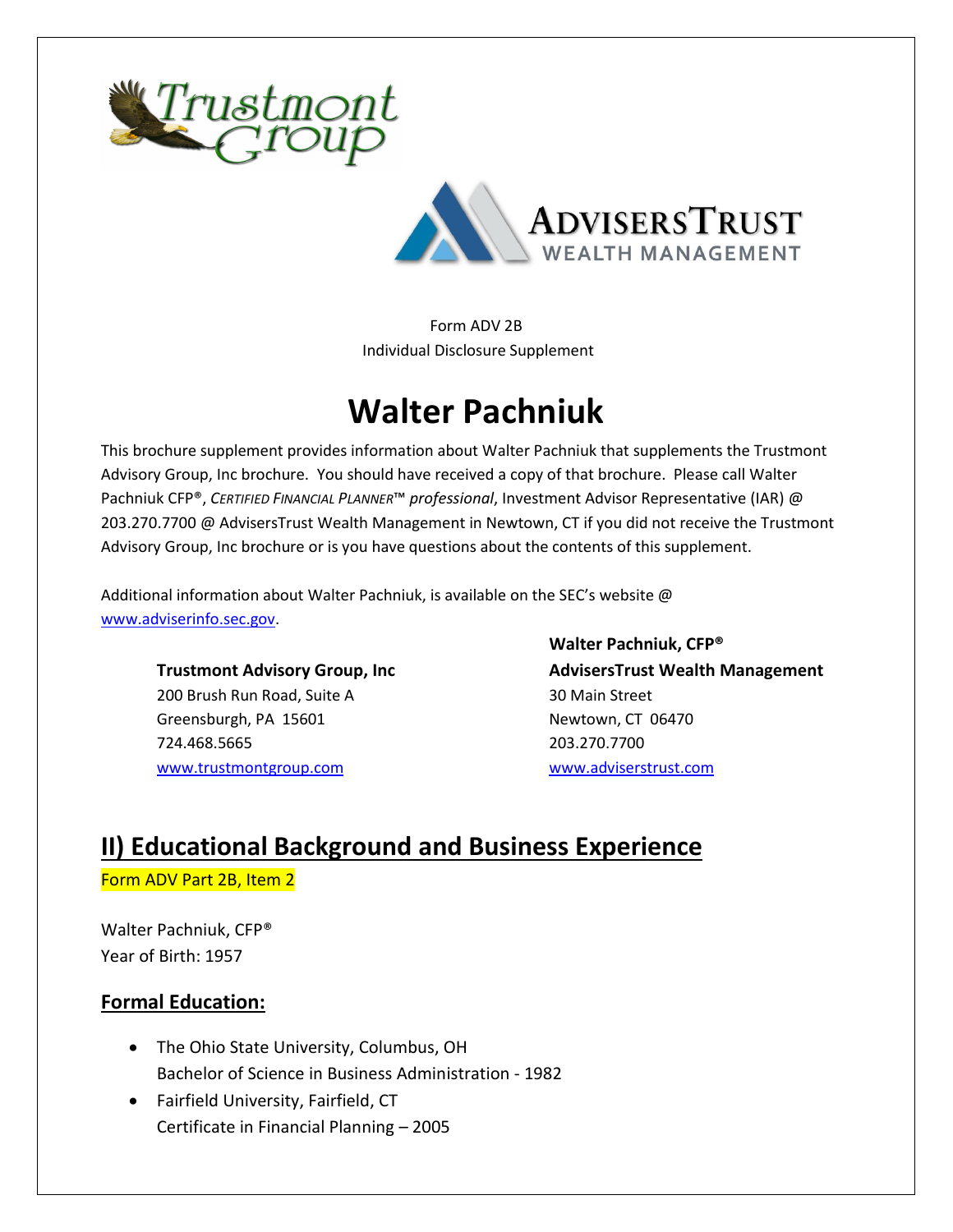### **Business Background:**

#### **AdvisersTrust Wealth Management - Newtown, CT**

Certified Financial Planner™ professional, Investment Advisory Representative, Registered Securities Principal, Registered Securities Representative 12/2004 – Present

#### **AdvisorsOne, LLC - Newtown, CT**

Registered Investment Adviser, Registered Securities Principal, Registered Securities Representative 4/2000 – 12/2004

**The Westfield Financial Group - Newtown, CT** Registered Investment Adviser, Registered Securities Principal, Registered Securities Representative 5/1989 – 4/2000

### **Certifications:**

*CERTIFIED FINANCIAL PLANNER*™*professional*, **- 2006**

**The CERTIFIED FINANCIAL PLANNER™**, CFP® and federally registered CFP (with flame design) marks (collectively, the "CFP® marks") are professional certification marks granted in the United States by Certified Financial Planner Board of Standards, Inc. ("CFP Board").

The CFP® certification is a voluntary certification; no federal or state law or regulation requires financial planners to hold CFP® certification. It is recognized in the United States and a number of other countries for its (1) high standard of professional education; (2) stringent code of conduct and standards of practice; and (3) ethical requirements that govern professional engagements with clients. Currently, more than 62,000 individuals have obtained CFP® certification in the United States.

To attain the right to use the CFP® marks, an individual must satisfactorily fulfill the following requirements:

- Education Complete an advanced college-level course of study addressing the financial planning subject areas that CFP Board's studies have determined as necessary for the competent and professional delivery of financial planning services, and attain a Bachelor's Degree from a regionally accredited United States college or university (or its equivalent from a foreign university). CFP Board's financial planning subject areas include insurance planning and risk management, employee benefits planning, investment planning, income tax planning, retirement planning, and estate planning;
- Examination Pass the comprehensive CFP® Certification Examination. The examination, administered in 10 hours over a two-day period, includes case studies and client scenarios designed to test one's ability to correctly diagnose financial planning issues and apply one's knowledge of financial planning to real world circumstances;
- Experience Complete at least three years of full-time financial planning-related experience (or the equivalent, measured as 2,000 hours per year); and
- Ethics Agree to be bound by CFP Board's *Standards of Professional Conduct*, a set of documents outlining the ethical and practice standards for CFP® professionals.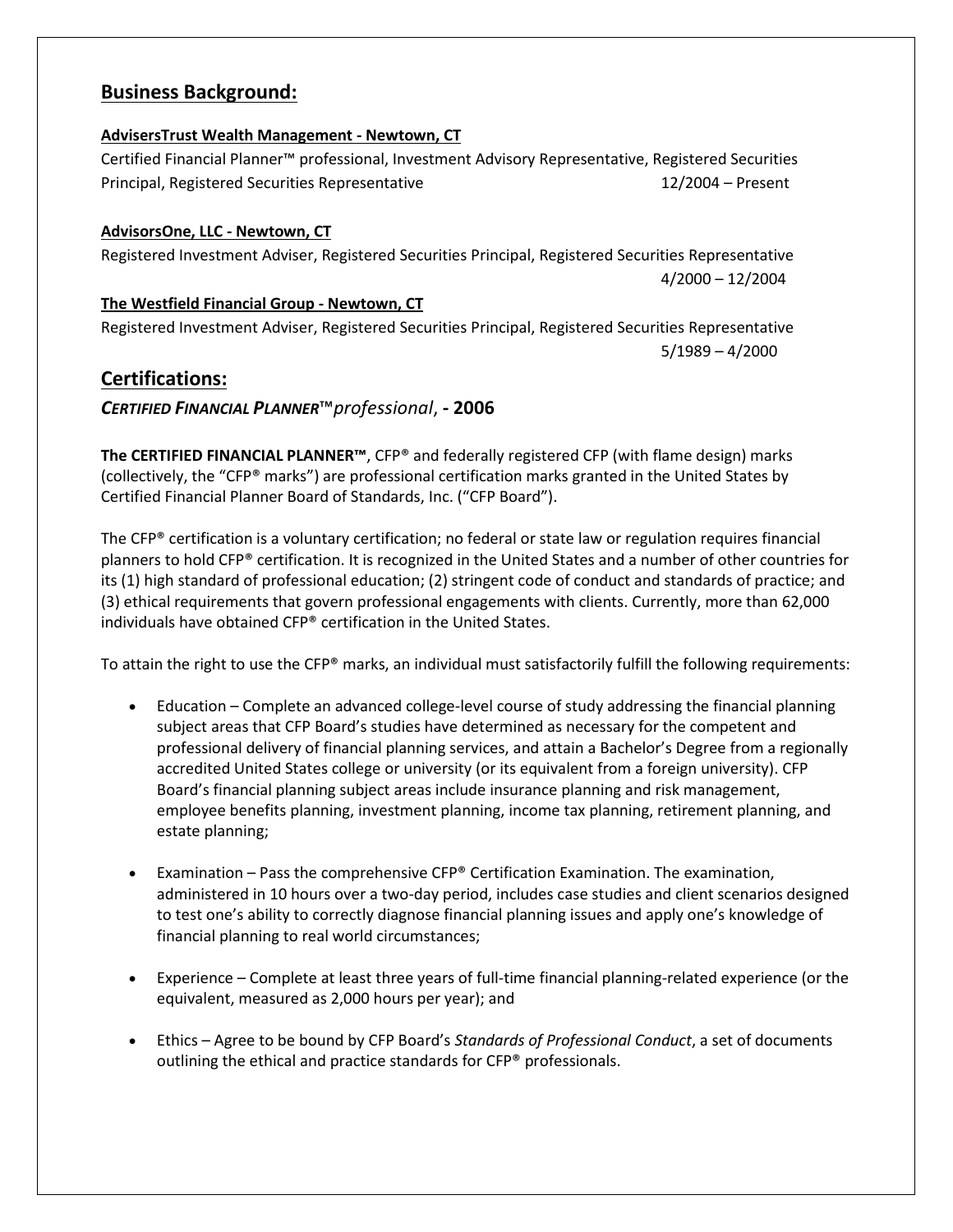Individuals who become certified must complete the following ongoing education and ethics requirements in order to maintain the right to continue to use the CFP® marks:

- Continuing Education Complete 30 hours of continuing education hours every two years, including two hours on the *Code of Ethics* and other parts of the S*tandards of Professional Conduct*, to maintain competence and keep up with developments in the financial planning field; and
- Ethics Renew an agreement to be bound by the *Standards of Professional Conduct*. The *Standards* prominently require that CFP® professionals provide financial planning services at a fiduciary standard of care. This means CFP® professionals must provide financial planning services in the best interests of their clients.

 $CFP<sup>®</sup>$  professionals who fail to comply with the above standards and requirements may be subject to CFP Board's enforcement process, which could result in suspension or permanent revocation of their CFP®certification.

**Rev 12/16/10**

### **Securities Licenses:**

**1985- Series 7: General Securities Representative** is required of individuals soliciting the purchase or sale of corporate, municipal and U.S. government securities, options, direct participation programs, investment company products, and variable contracts.

**1986- Series 63: Uniform Securities Agent State Law Examination** is designed to qualify candidates as securities agents. The examination covers the principles of state securities regulation reflected in the Uniform Securities Act.

**1990 - Series 24: General Securities Principal** is required of individuals responsible for the management or supervision of a member's investment banking or securities business. The Series 24 qualifies an individual as a General Securities Principal.

# **III) Disciplinary Information**

Form ADV Part 2B, Item 3

Walter Pachniuk does not have, nor has he ever had, any disciplinary disclosure.

# **IV) Other Business Activities**

Form ADV Part 2B, Item 4

I act, and have since 1985, acted in the capacity of a Registered Representative (**RR**) of Trustmont Financial Group, Inc. in which investment products such as mutual funds and variable annuities are sold. The investment sponsors of these products (such as The American Funds Group) will typically compensate investment representatives in the form of an up-front one-time commission, and characteristically, pay an annual trailing service fee (on average, .25% annually) to service the account through the course of the year.